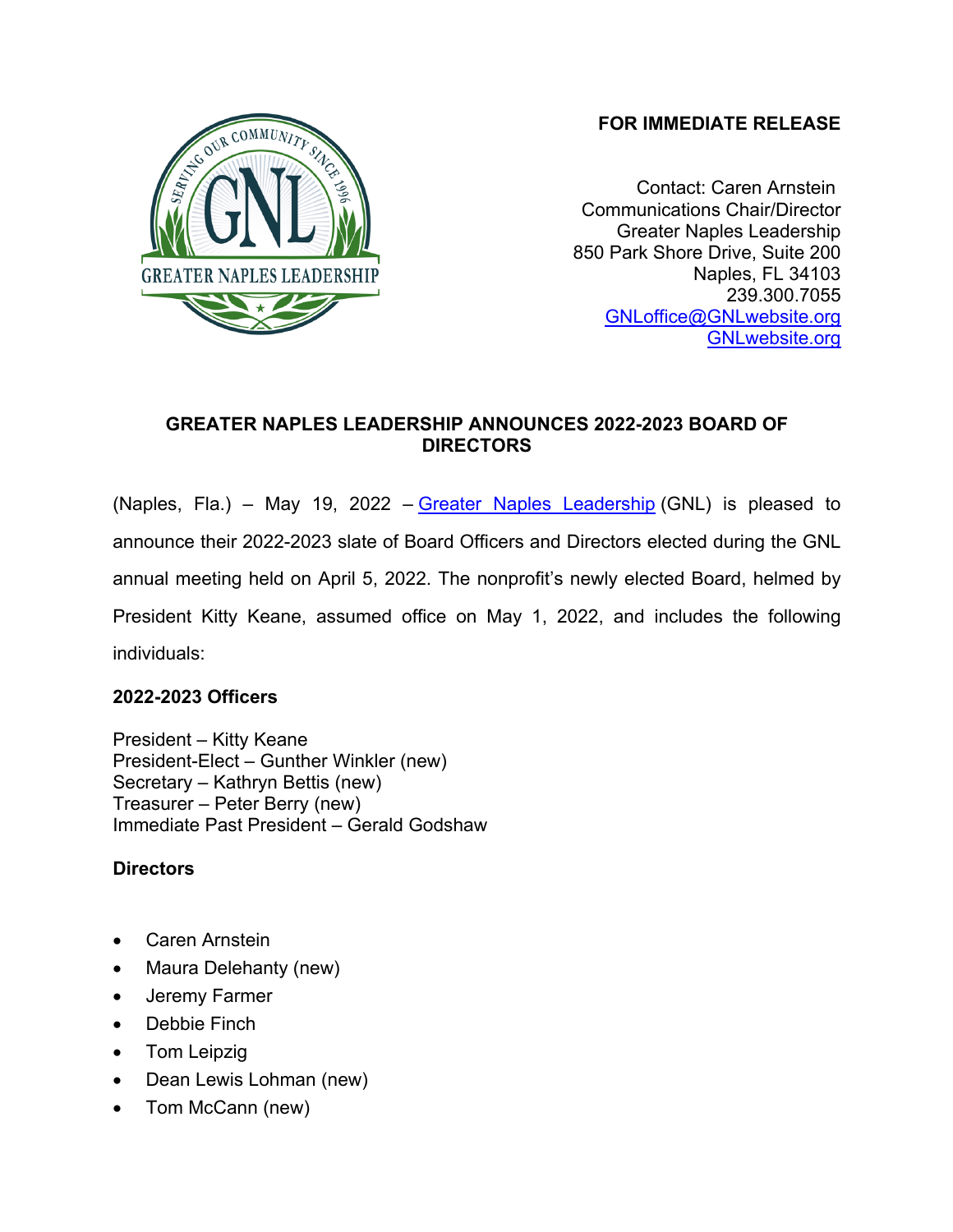- Geoffrey Murphy
- Martha Rozman
- Tom Sawyer (new)
- Julie Wade
- Giselle Wagner
- David Whittaker (new)

Newly elected GNL Board President Kitty Keane stated, "GNL is proud to begin its 27th year by announcing the addition of five exceptional individuals to its Board of Directors: Maura Delehanty, Dean Lewis, Tom Sawyer, David Whittaker, and 2018 Distinguished Leader Award recipient Tom McCann. We welcome the expertise and commitment they each bring to the Board, the organization's mission, and the community we serve."

Immediate Past President Gerald Godshaw added, "Kitty has done almost every job at GNL, chairing many of our committees including Strategic Planning and Alumni Continuing Education, editing the member newsletter; and organizing volunteer activities. She is a natural choice to lead GNL this next year."

For more information about Greater Naples Leadership and 2022-2023 Board of Directors, please email GNL Communications Chair Caren Arnstein, call 239.300.7055 or visit gnlwebsite.org.

### \*Dropbox link to hi-res photo of Kitty Keane, President of Greater Naples Leadership

### **ABOUT GREATER NAPLES LEADERSHIP**

Greater Naples Leadership (GNL) is a nonprofit organization dedicated to providing proven leaders with a unique opportunity to learn firsthand about Collier County's challenges and to encourage the use of their skills individually and collectively in addressing these needs and bettering the community. Now in its third decade, Greater